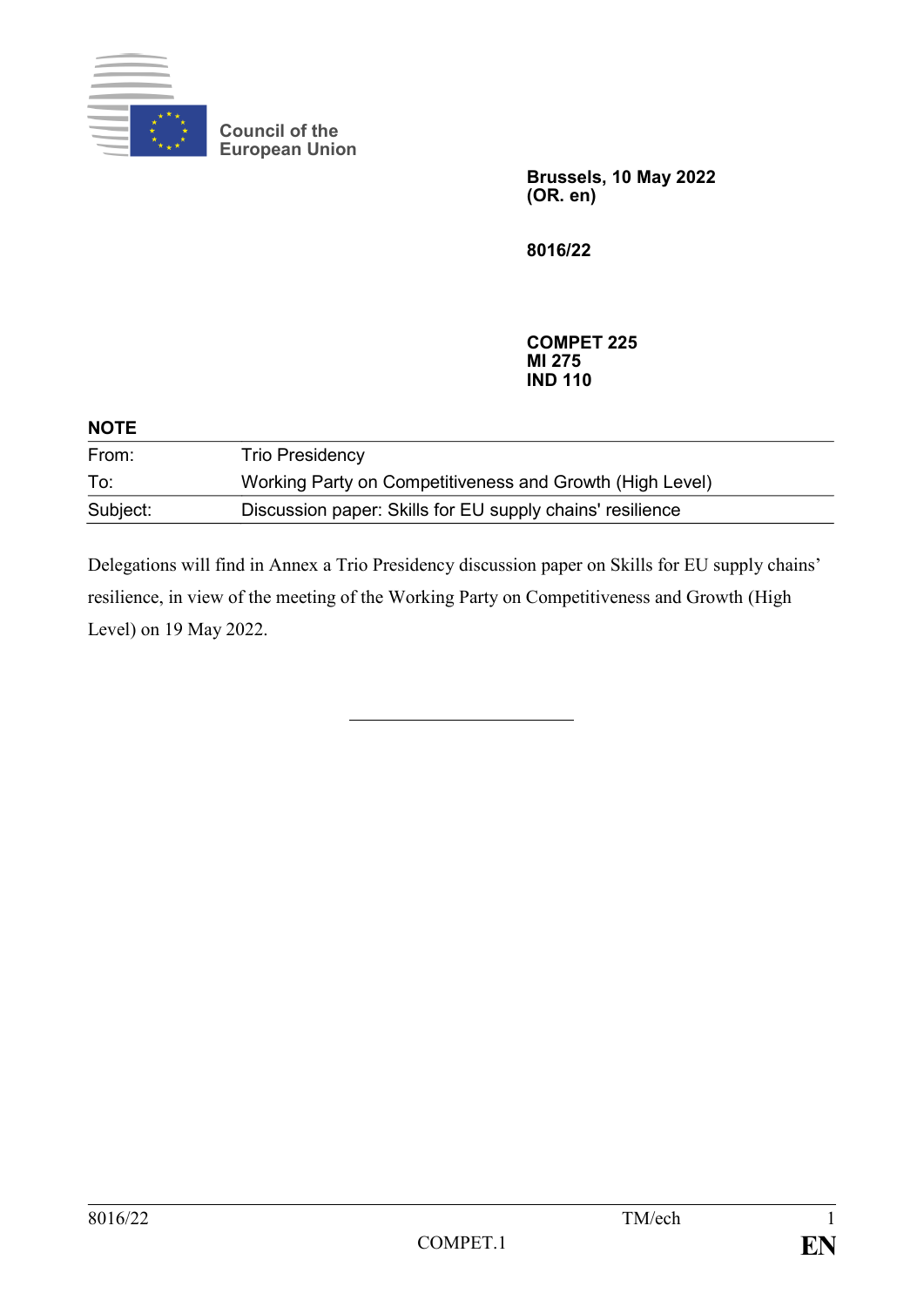# **SKILLS FOR EU SUPPLY CHAINS' RESILIENCE**

## **I. Background**

At the Informal meeting held in Versailles on 11 March 2022, the EU Heads of State or Government declared their intention to take more responsibility for our security and take further decisive steps towards building our European sovereignty and reducing our dependencies**<sup>1</sup>** . Among the three key dimensions addressed (namely bolstering our defence capabilities; reducing our energy dependencies and building a more robust economic base), the one of "building a more robust economic base" aims at building on the strengths of the Single Market, make Europe's economic base more resilient, competitive, and fit for the green and digital transitions, while leaving no one behind. This means reducing our strategic dependencies across EU industrial ecosystems, particularly in the following sensitive areas:

- Critical raw materials
- Semi-conductors
- Health
- Digital
- Food

The right skills are crucial for the growth and sustainable development of businesses of all sizes and to address strategic dependencies. Companies need skilled people and talents to achieve green and digital transitions. Yet, Europe is not ready. Over 50 million adults have completed only lower secondary education. Many working-age adults have skills (including digital skills) that are no longer fit for purpose in the workplace of the 21st Century.**<sup>2</sup>**

Moreover, over 70 % of enterprises in Europe report that a lack of skills hampers their investment and one in four SMEs across EU report major difficulties in finding skilled staff. Only 15% of business leaders communicate about upskilling initiatives. This lack of attention to upskilling leads to a disparity between workers and jobs.

1

<sup>&</sup>lt;sup>1</sup> [Versailles Declaration](https://www.consilium.europa.eu/media/54773/20220311-versailles-declaration-en.pdf)

**<sup>2</sup>** Using the Digital Competence Framework, 29% of all individuals in the EU in 2019 were identified as having low overall digital skills (Eurostat).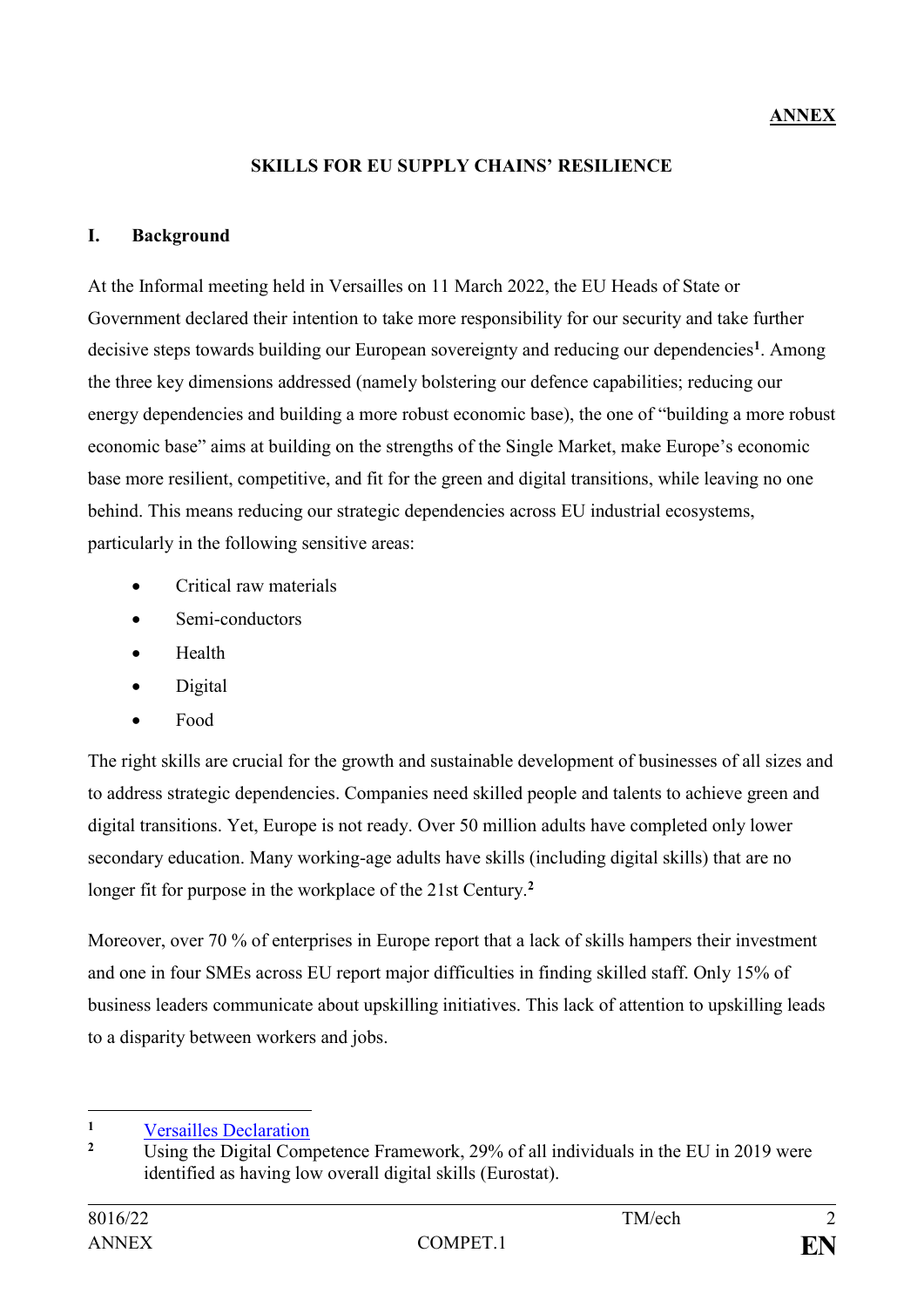Technological progress has raised exponentially the need for digital skills and competences at all levels across the economy. For most jobs digital skills are essential and without their firm command it is not possible to boost innovation and competitiveness in the economy. The lack of ICT specialists is challenging. 55 % of companies in the EU looking for ICT specialists in 2020 reported hard-to-fill vacancies. Gains from investment in common EU digital infrastructure can only materialise if there are enough people to develop, deploy and use these tools. The Digital Compass sets specific targets to encourage Member States' actions. The EU aims to equip at least 80% of adults with at least basic digital skills and increase the number of ICT specialists to 20 million (around 10% of total employment) with convergence between men and women by 2030.

Following President von der Leyen's SOTEU address and answering to the call from EU Leaders in the October 2021 European Council conclusions, the Commission established a structured dialogue on digital education and skills. The aim of the dialogue is to increase the political visibility and commitments on digital education and skills, so that Europe can deliver on the 2030 targets in this area. The dialogue also aims to bring together the different strands of policy into a strong integrated, coherent and more ambitious approach and make the most of the synergies between the different policy fields – education, digitalization, labour, finances. Against this background, disruptions of production related to public health restrictions and lockdowns had a negative effect on the development of skills amongst the workforce. Skills gaps and mismatches take more time to recover than shortages of materials. Together with the faster pace of change, this leads to skills shortages in turn becoming a strong driver of supply shortages, thus impeding the capacity of industry to restore the pre-crisis levels of production and to move forward in the green and digital transitions.

The 2020 European Industrial Strategy**<sup>3</sup>** introduced the ecosystem approach**<sup>4</sup>** to the resilience and competitiveness of the EU economy, which became the framework for in-depth analysis of the capacities, risks and vulnerabilities of EU supply chains.

<sup>1</sup>  $\frac{3}{4}$  COM(2020) 102 final

**<sup>4</sup>** The 14 ecosystems encompass all players operating in a value chain from the smallest startups to the largest companies, from academia to research, service providers to suppliers.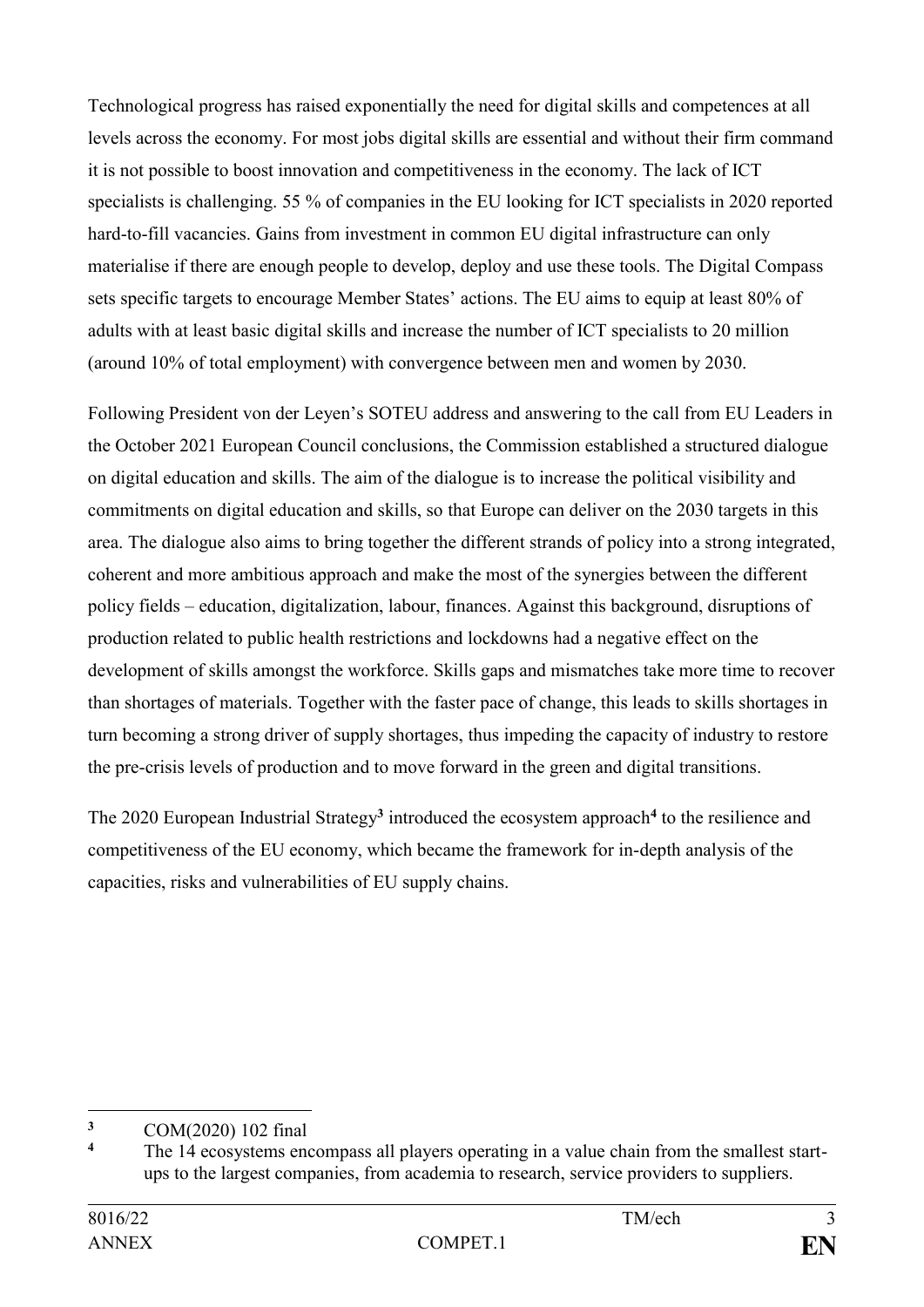Supply chain resilience can be related to inputs such as raw materials or components, know-how, IPR, but also very often skills and expertise. The latter may require considerable time and investment to overcome. In its analysis of strategic dependencies and capacities**<sup>5</sup>** of each ecosystem, the Commission identified measures to address strategic external trade dependencies, such as developing the skills of the EU workforce in identified areas of strategic importance, including mapping-out the skills needed for the twin transition, and supporting workers in acquiring them. Such efforts would help regain skills that might have been transferred to parts of the value chain located outside the EU, or learn new ones that emerge as the economy transforms. Developing skills can increase EU workers' productivity, ensuring that an increased EU production in certain areas is at the same time also economically efficient. Skills are also considered crucial to the development and uptake of new technologies, to address existing or potential future strategic dependencies. For example, in a number of strategic areas – such as raw materials**<sup>6</sup>** and batteries**<sup>7</sup>** – the need to develop available skills in the EU have already been identified as a key element in addressing dependencies, building EU capacities and increasing resilience. In particular for SMEs, a skilled workforce is key for participating in global value chains.

The Industrial Forum<sup>8</sup>, set up by the Industrial Strategy, includes a Task Force on Strategic Dependencies, which supports the Commission in the identification and analysis of strategic dependencies. This Task Force also looks into how these dependencies can be addressed through coordinated European actions.

This note illustrates how skills play a key role in addressing strategic dependencies and what are the current EU initiatives that help the industrial ecosystems to boost the skills dimension in favour of the resilience, green and digital transitions of the EU economy. The purpose of this paper is to start a discussion between Member States on the way forward in addressing the skills gaps and mismatches which could hinder the resilience of EU supply chains.

 $\overline{\mathbf{5}}$ **<sup>5</sup>** SWD(2021) 352 final

 $\frac{6}{7}$  See COM(2020) 474 (action 6)

**<sup>7</sup>** For example, the "ALBATTS" initiative aims to establish a framework for the long-term identification of skills gaps in the area of batteries, emerging skill needs and a strategy to meet them

**<sup>8</sup>** [Industrial Forum \(europa.eu\)](https://ec.europa.eu/growth/industry/strategy/industrial-policy-dialogue-and-expert-advice_en)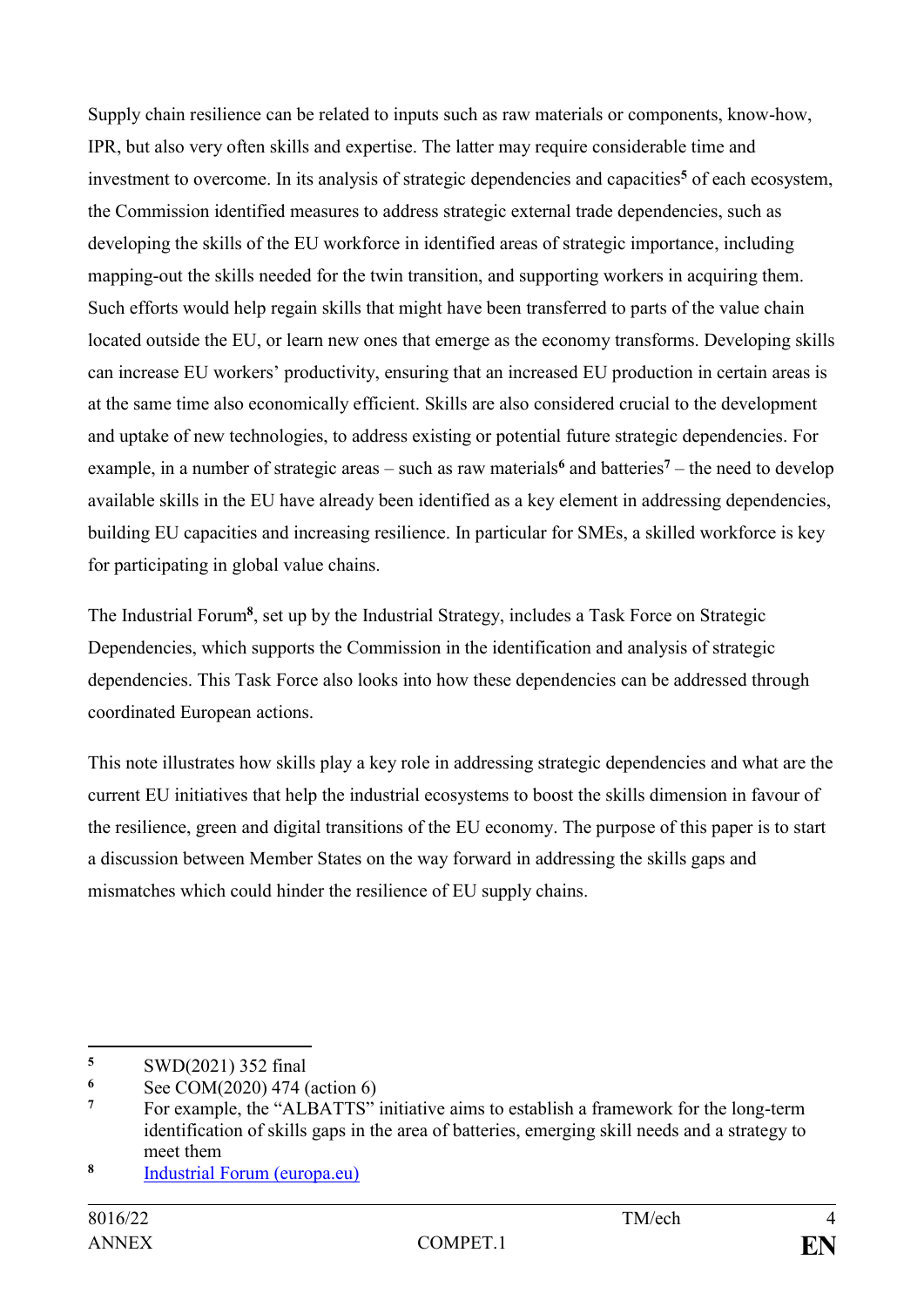# **II. Addressing supply chains' vulnerabilities related to skills: state of play**

To support a fair and resilient recovery and deliver on the ambitions of the green and digital transitions, the Commission launched on 10 November 2020 the [EU Pact for Skills Initiative,](https://ec.europa.eu/social/main.jsp?catId=1517&langId=en) mobilising public and private organisations to join forces and take concrete action to upskill and reskill the workforce in Europe tailored to the needs of each industrial ecosystem.

All members of the Pact sign up to the Charter and its key principles listed below:

- Promoting a culture of lifelong learning for all
- Building strong skills partnerships
- Monitoring skills supply/demand and anticipating skills needs
- Working against discrimination and for gender equality and equal opportunities

Signatories of the Pact translate their engagement into concrete commitments on upskilling and reskilling in the form of large-scale partnerships. They address the specific skills gaps and needs for each ecosystem by pulling together resources and key players, such as companies, workers, national, regional and local authorities, social partners, cross-industry and sectoral organisations, education and training providers, chambers of commerce and employment services. Ten partnerships (with an 11<sup>th</sup> one foreseen on 6 May) in nine of the 14 industrial ecosystems have already been launched and some of them are of particular relevance for the above-mentioned sensitive areas identified to address our strategic dependencies. Skills are also in the focus of the transition pathways for those ecosystems.

## **1. Skills Partnerships**

Hereafter is a presentation of the main existing partnerships linked to food, semi-conductors, construction and aerospace/defence, as they are particularly relevant for strategic dependencies, notably in the areas identified by the Versailles Declaration.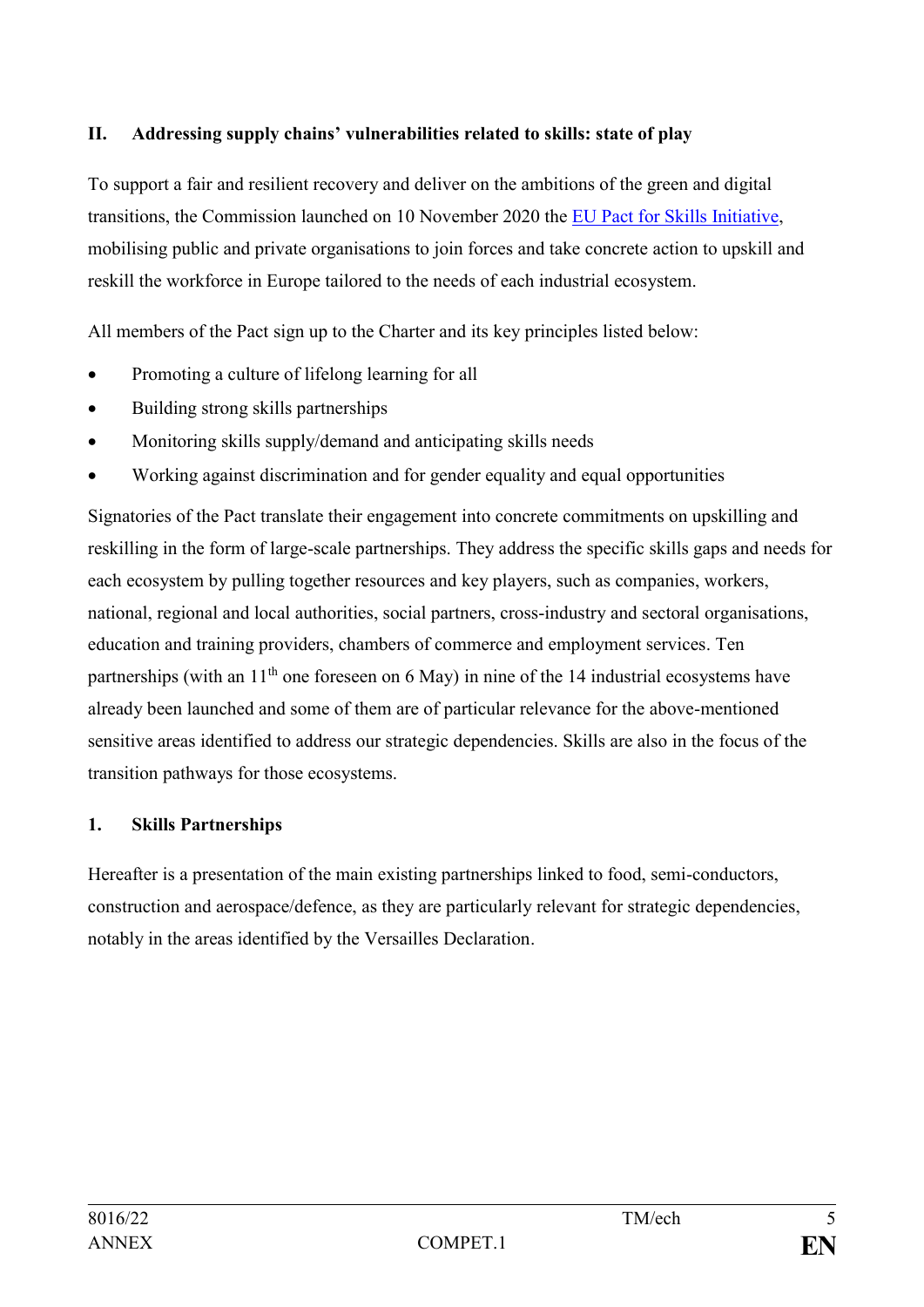# Agri-food**<sup>9</sup>**

The agri-food ecosystem is facing acute challenges such as globalization and climate change, urbanisation, changing consumer demands, generational renewal and strong competition from third countries, not to mention the impact of the Covid-19 pandemic or the war in Ukraine. Some of these challenges represent opportunities for the ecosystem, such as digitalisation or the transition towards a greener, resilient and higher sustainability-based economy. The partnership aims to set a joint strategy to design and implement a sectoral upskilling and reskilling framework, maximising competitiveness of all the actors involved, enhancing job retention and job attractiveness of the agri-food ecosystem within the frame of the Pact for Skills. To reach this target, the partners jointly commit to:

- Establish a skills partnership for the agri-food ecosystem;
- Establish a culture of life-long learning for all and intensify their efforts to provide opportunities for up- and reskilling;
- Expand European and international scientific cooperation in education and training (double degrees, joint qualifications, EU and national projects);
- Collect data on occupational profiles and related skills changes and needs per sub-sector to obtain quantitative KPIs to further monitor the evolution of the partnership commitments;
- Support European and international mobility aids for students, vocational learners, workers and entrepreneurs;
- Develop partnerships between education and training organisations and innovation actors as well as businesses;
- Update information about the agri-food ecosystem and monitor its development with data on necessary skills and with guidance to education and training suppliers, particularly considering occupational profiles and sub-sector needs;

 $\overline{9}$ **<sup>9</sup>** Proposal - [The Pact for Skills -](https://ec.europa.eu/social/BlobServlet?docId=25257&langId=en) Agri-food.pdf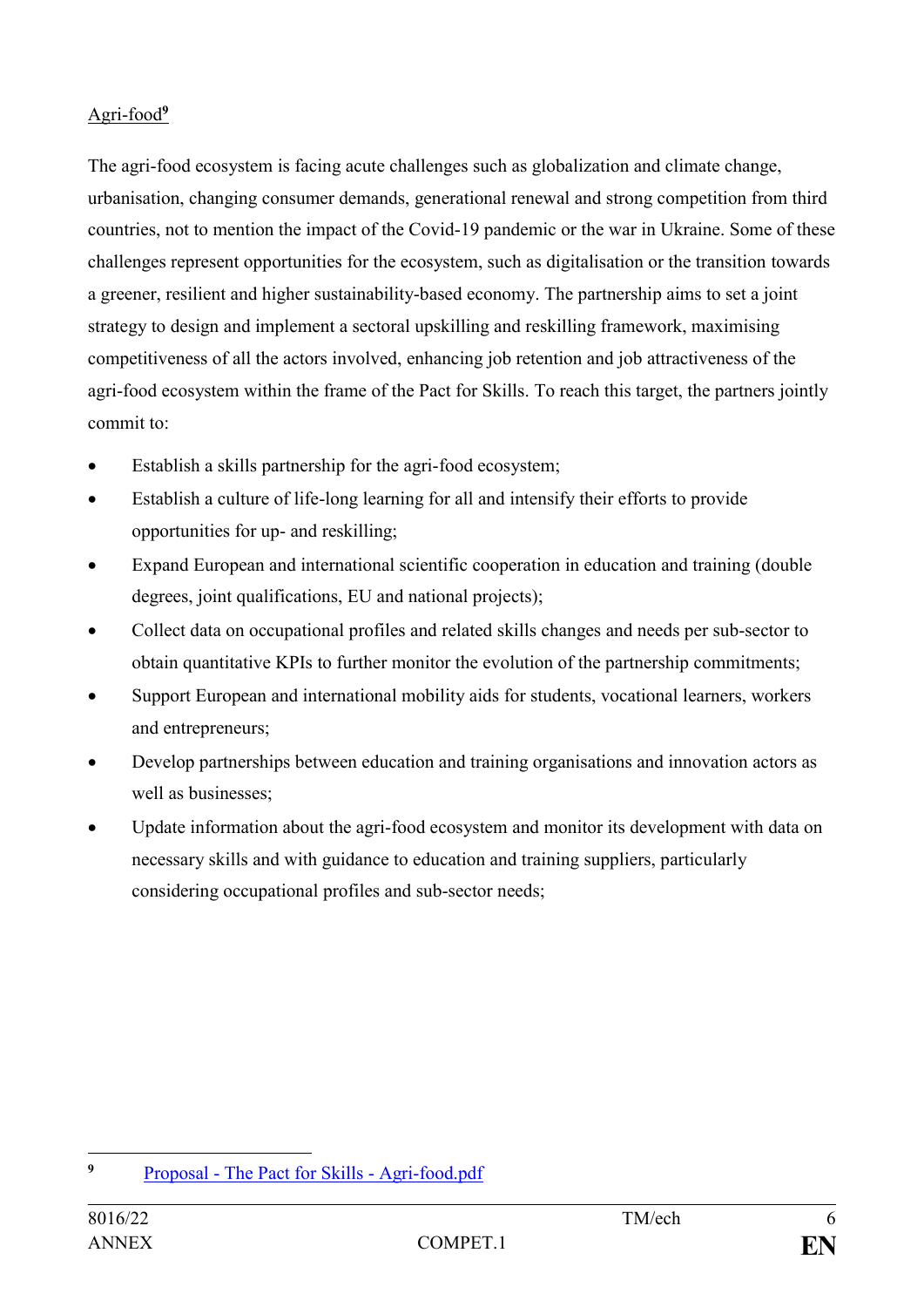- Set up an EU-wide framework for skills and occupational profiles, building on relevant project outcomes (such as the FIELDS project); and share experience, best practices, and policy recommendations;
- Provide financial or non-financial contributions (depending on the nature of the entities) to the trainings realised under the framework aforementioned, connected to the established support schemes for individual projects in the respective regions or Member States.

The Partnership has already started its meetings. It will design KPIs and will have an operational roadmap by the end of June 2022.

## Microelectronics in the Electronics ecosystem**<sup>10</sup>**

Electronic components and systems enable Europe's digital transformation; accelerate its green transition and underpin its technological sovereignty. Against this backdrop, Europe is facing an acute skills challenge in electronics. The number of open positions for engineers and technicians is growing at an alarming rate. The blistering pace of technology calls for rapidly evolving skills in R&D, design, manufacturing, specific applications, AI ethics, cybersecurity and energy-efficiency. The involvement of women in electronics education and employment is low. The ambition of this partnership is to build the most powerful, cutting edge and sustainable microprocessors and advance Europe's leadership in key areas – quantum computing, Edge AI, 5G, connected, autonomous and electric mobility, smart energy and Industry 4.0 to name a few. Continuous investment in skills and ensuring that Europe has the right talent, both qualitatively and quantitatively, is a prerequisite to realize the ambition. It is estimated that an investment of €400m annually will be needed under the Pact. Representing a new wave of  $\epsilon$ 2billion investment from the public and private sides for the 2021-25 period in total, the proposal will significantly contribute to the current and future workforce in Europe. The activities foreseen under the Pact will reach out to at least 50,000 workers and students each year on average and provide new re/upskilling opportunities in the field of electronic components and systems for more than 250,000 people in five years. The Skills Partnership for Microelectronics counts more than 50 members, from manufacturers to researchers to social partners**<sup>11</sup>** .

1

<sup>&</sup>lt;sup>10</sup> [Microelectronics \(6\).pdf](https://ec.europa.eu/social/BlobServlet?docId=23222&langId=en)<br><sup>11</sup> See examples of concrete

See examples of concrete commitments here: <https://ec.europa.eu/social/main.jsp?catId=1534&langId=en>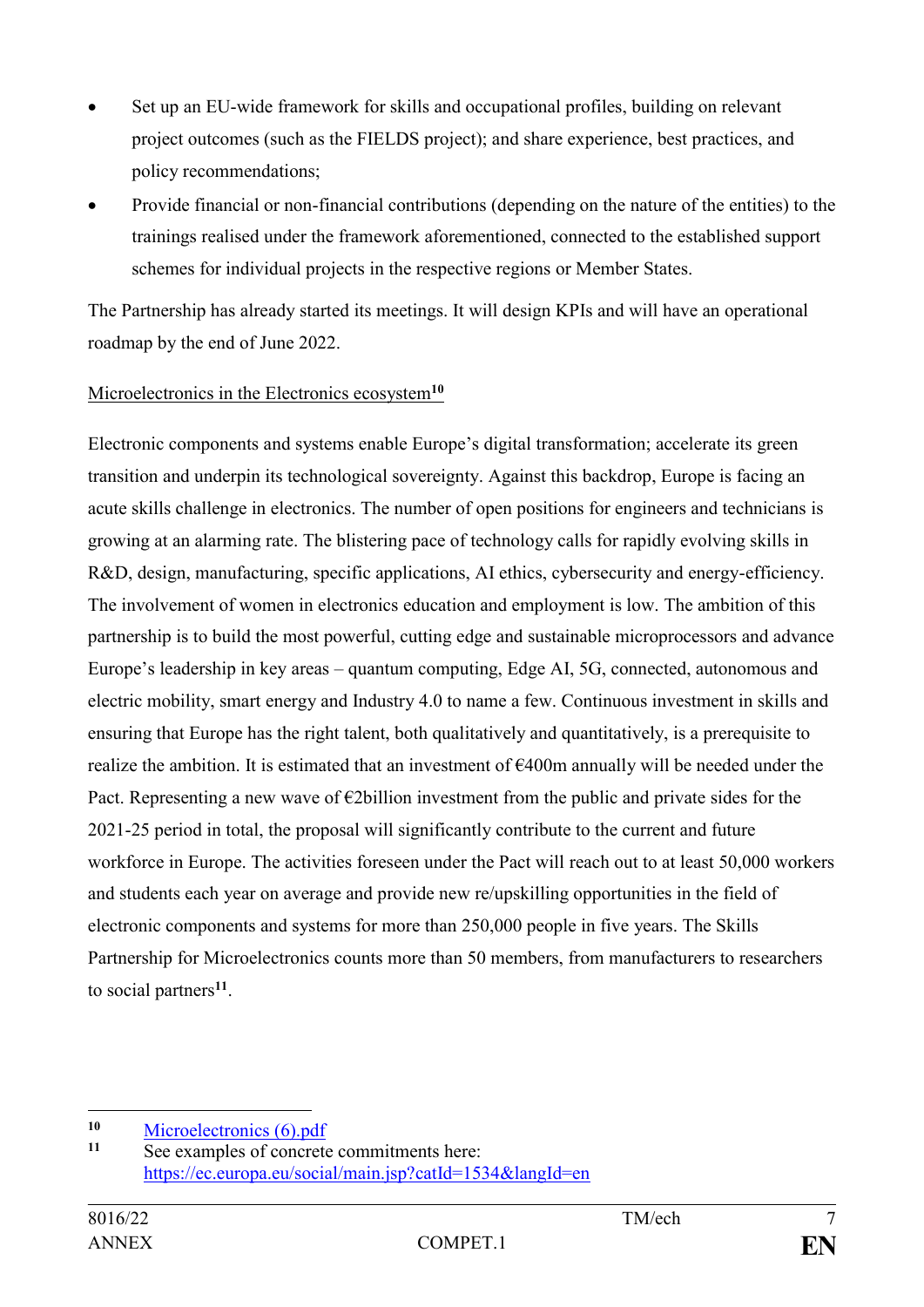#### Aerospace and Defence**<sup>12</sup>**

As mentioned above, one of the dimensions of the Versailles Declaration is bolstering our defence capabilities. The related ecosystem highlighted in its high level Roundtable on skills**<sup>13</sup>** held in 2020 that the ecosystem faces a series of common challenges and a clear need for upskilling and reskilling to help it undergo the twin green and digital transformation and respond to the impact of the Covid-19 crisis. As a result of this discussion, top leaders of European Aerospace & Defence Industry have confirmed their full engagement to the European Pact for Skills plan to collectively address our unprecedented challenges: COVID crisis; climate neutrality; competitive environment (Fast digitalization, Industry 4.0); demographics (aging staff); low attractiveness to young talents and to women. The ambition of the partnership is to collectively ensure a continuous and sustainable supply of skills with equality and diversity for around 600,000 employees in major actors and their whole supply chain to reach the ecosystem's sustainable growth. The proposal is to develop and run concrete solutions on three main axes:

- The Skills Forecasting with the objective to anticipate all main skills gaps we will need to address on time collectively, considering Industry Skills needs and EU demographic skills forecasts for next five to ten years.
- The Up-Skilling/Re-skilling Programmes set-up with the objective to develop and implement solutions allowing to up-skill and re-skill around 200,000 employees (30% of the current workforce) in the EU during the next 5 years (by 2026) in emerging & transforming jobs.
- The Talents Development and Engagement to elaborate partnerships programmes to boost attraction, development and retention of talents, considering we will need 300,000 people in the next ten years (by 2030) to join the industry.

Some ongoing examples of Partnership actions are the Assets+ project focusing on training and related activities on emerging technologies (AI, robotics, unmanned systems, C4ISTAR and cybersecurity), led by the University of Pisa**<sup>14</sup>** .

1

 $\frac{12}{13}$  [ASD \(3\).pdf](https://ec.europa.eu/social/BlobServlet?docId=23220&langId=en)

<sup>13</sup> [Report ADS for the webpage.pdf](https://ec.europa.eu/social/BlobServlet?docId=23223&langId=en)<br>14 Assets **Property** 

**<sup>14</sup>** [Assets+ project](https://assets-plus.eu/)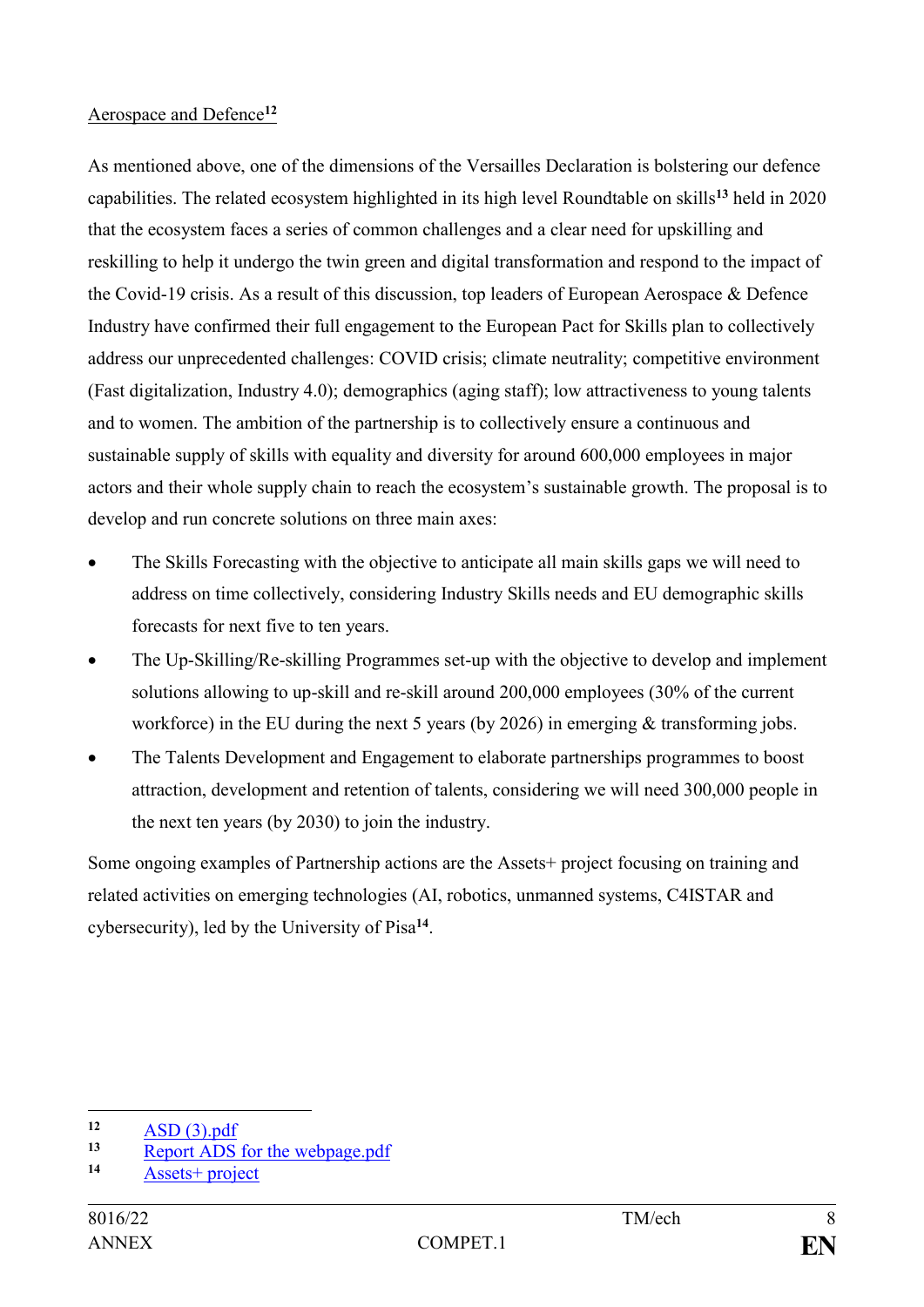The Commission aims to have at least one skills partnership in each ecosystem in place by the second anniversary of the Pact for Skills on 10 November 2022. Work is ongoing on the other two ecosystems that are identified as strategic areas in the Versailles Declaration, notably in the areas of health and digital.

# Construction**<sup>15</sup>**:

The construction ecosystem is the second most important of the 14 identified ecosystems, regarding employment and value added, and it relies, as much as the others, on well-trained people. New technologies and climate goals mean that workers have to learn and acquire new skills or update them. While the construction ecosystem remains very labour intensive, its talent pool is shrinking due to an ageing workforce and reluctance of youth to consider a career in construction. Addressing the current skills gap and anticipating future skills needs in the construction ecosystem means providing more, better and safer jobs. Professionals need to be equipped with adequate building skills, digital and green competences for the ecosystem to contribute to achieving the 2050 EU climate targets. The Commission is in the process of co-creating transition pathways for the construction ecosystem to support the sector in its green and digital transitions, while increasing its resilience. The transition process is supported by additional Commission-initiated activities like the Pact for skills construction partnership launched on 8 February 2022. The partnership will help ensure that the construction sector keeps up with the green and digital transition and achieves the objectives set out in the EU Renovation Wave. Although the situation varies significantly from one country to the other, the ambition is to upskill and reskill overall at least 25% of the workforce of the construction industry in the next 5 years, to reach the target of 3 million workers. The training provided differs from country to country and it can comprise short-time and long-time courses. Taking into account their structure and role, whether at European, national, regional and/or local level, the signatories will choose amongst different sets of specific commitments those which are the most appropriate to match their own needs in terms of upskilling and reskilling. Additionally, the Blueprint for Sectoral Cooperation on Skills initiative addresses short and medium-term skills needs, with digital skills emerging as a transversal element.

 $15$ **<sup>15</sup>** 2022-02-08 - [Pact for Skills in Construction -](file:///C:/Users/santdan/Downloads/2022-02-08%20-%20Pact%20for%20Skills%20in%20Construction%20-%20FINAL.pdf) FINAL.pdf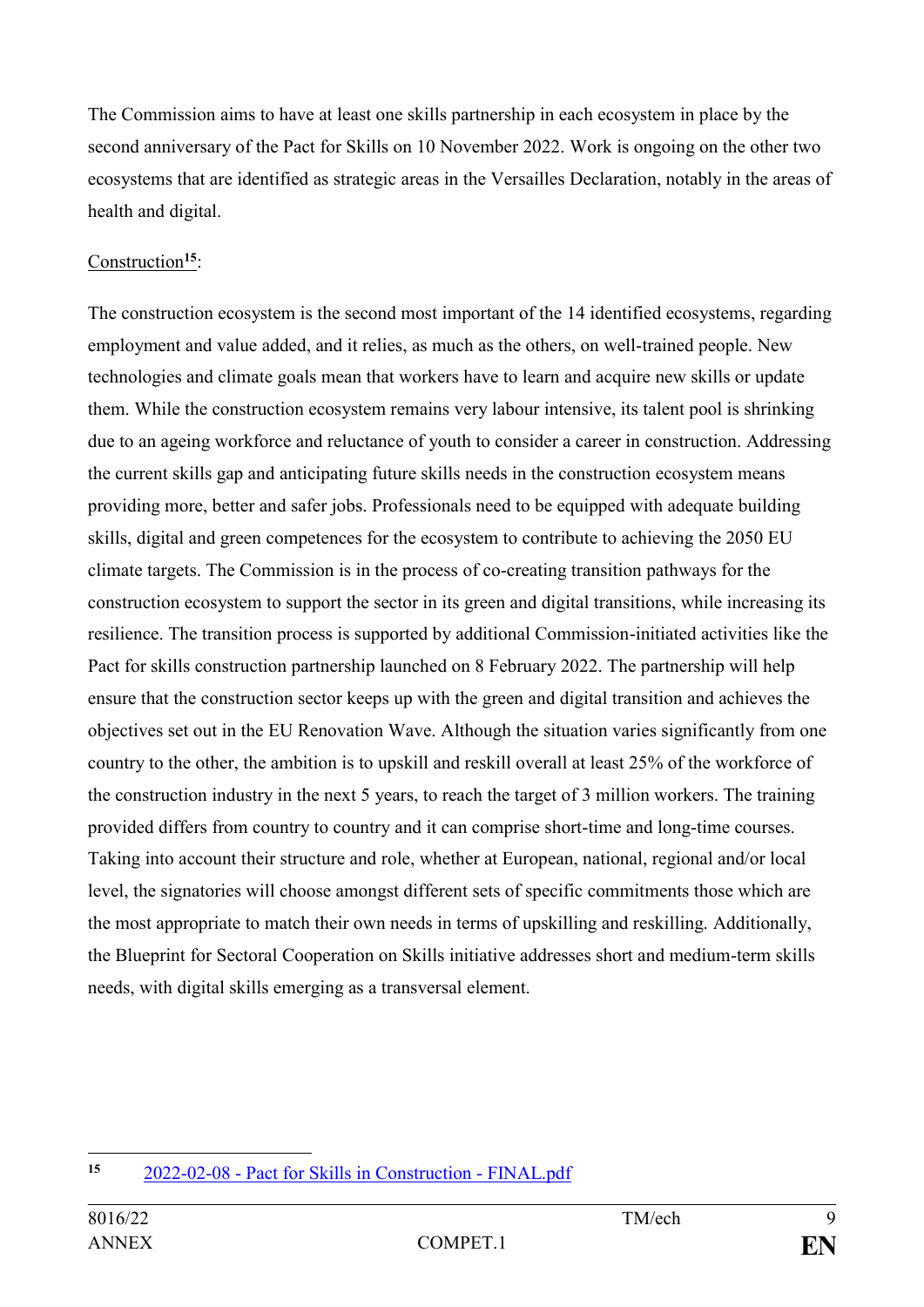#### **2. Transition Pathways**

The Commission's May 2021 Industrial Strategy Update**<sup>16</sup>** calls for the co-creation of transition pathways for the EU's 14 industrial ecosystems.**<sup>17</sup>** A transition pathway is an actionable plan for all stakeholders of a given industrial ecosystem to follow to successfully achieve the green (environmental and climate) and digital transition, eventually leading to economic, environmental and social sustainability. Transition pathways also analyse whether any critical dependencies exist within that ecosystem which industry actors and policy-makers may want to address in order to improve the ecosystem's resilience. Many ecosystems are also linked along value chains, especially between energy-intensive industries and the 'end use' ecosystems of mobility, construction, electronics, digital and renewables. This means that vulnerabilities in one ecosystem may have knock on effects on other ecosystems.

Furthermore, although delivering the European Green Deal policy package is estimated to have an overall positive impact on employment at EU macroeconomic level (up to 1 million additional jobs by 2030 in the EU, and 2 million jobs by 2050), from a distributional perspective, effects on jobs and skills may vary across countries and sectors. For instance, job growth would be concentrated in green sectors, both in industry and services, notably construction, manufacturing of clean tech equipment, renewable energy production, sustainable transport, waste management and sustainable finance, and would notably include middle-skilled, middle-paying jobs, thereby mitigating further job polarisation stemming from automation and digitalisation. However, fossil fuel extraction and mining industries are projected to decline, which will mostly affect the few regions with a high proportion of employment in these sectors (e.g. parts of Poland and Romania), whereas energy intensive industries and automotive manufacturing would see significant transformations. As such, the transition to a climate-neutral economy requires significant labour reallocation and related changes in future skill requirements. People will not only need specific professional skills but also science, technology, engineering, mathematics (STEM) skills and soft and other transferable skills.

 $16$ 16 COM(2021) 350 final<br>17 COM 2010 640 final

**<sup>17</sup>** COM 2019 640 final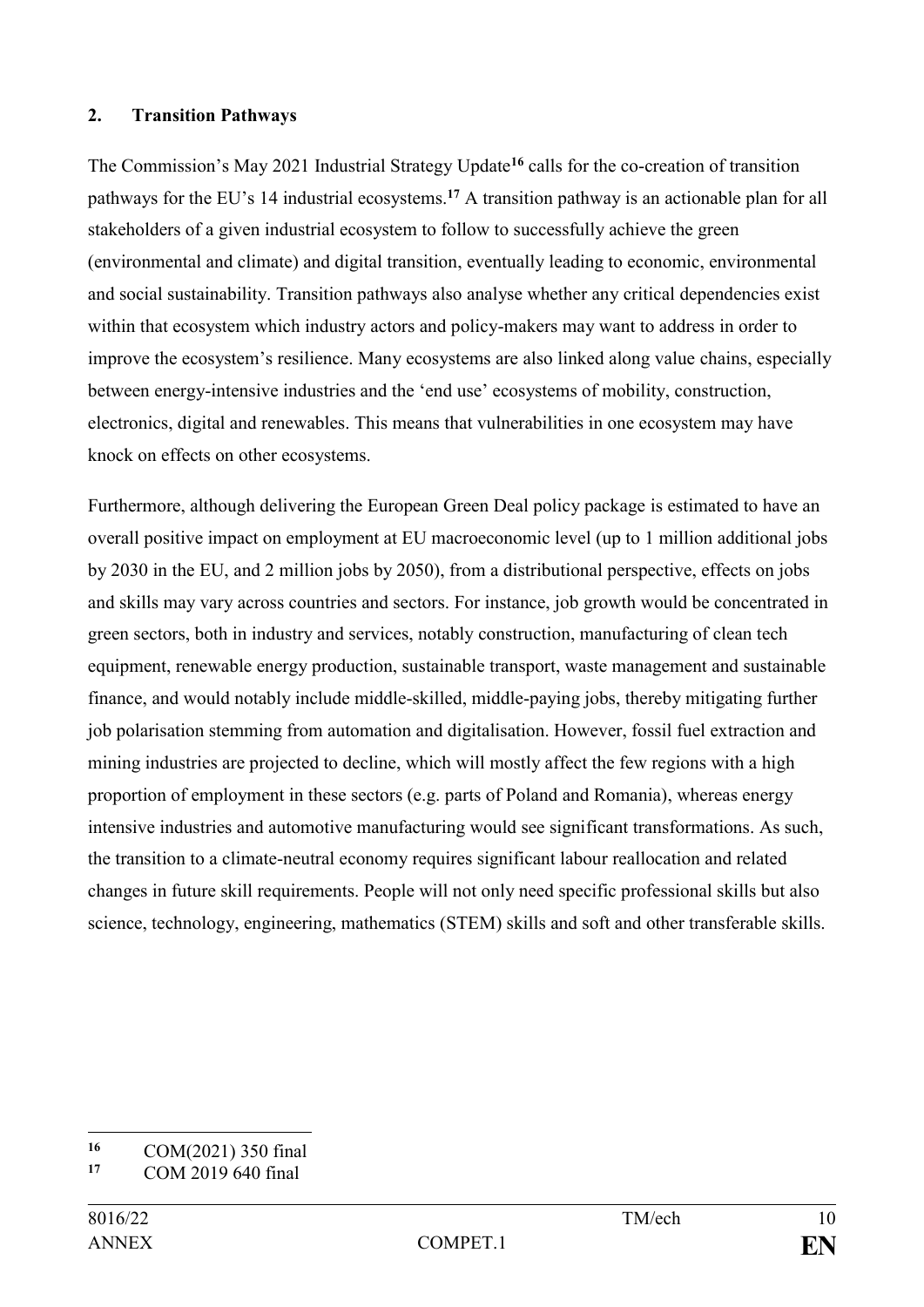The European workforce will need to build capacity and develop new green and digital skills needed to address the challenges of a more digitalized economy and based on new low-carbon technologies. This is even more evident now that the COVID-19 pandemic has revealed the limitations of our digital preparedness. Therefore, strong emphasis will be needed on upskilling, reskilling and education in the implementation of the transition pathways. The transition pathways identify which unmet skill-related needs exist in the workforce at all levels of the ecosystem to realize the twin transition and strengthen resilience, both in the short and in the middle term, and they propose actions to address those unmet needs.

As part of an effort to make transition pathways more easily implementable and consistent across industrial ecosystems, the Industrial Forum delivered and endorsed a common Blueprint with seven horizontal building blocks, including on skills. As a result, precisely because the different industrial ecosystems will base themselves on this blueprint as a template for the drafting of their transition pathways, we can expect the latter to clearly identify which unmet skill-related needs exist in the workforce at all levels of the ecosystem to realize the twin transition and strengthen resilience, both in the short and in the medium term.

Moreover, the Blueprint makes it clear that transition pathways should propose actions to address those unmet needs. These actions can include rank-related training programmes, learning platforms and mobile applications, life-long learning schemes, introduction of specific courses in relevant educational institutions, job-to-job transition schemes, etc. These actions are to be implemented by all stakeholders in the ecosystems in close coordination with the relevant Pact for Skills. In fact, the EU Pact for Skills for each ecosystem will be a crucial component of its corresponding transition pathway, particularly for the implementation phase, given that it will be a key tool to mobilise and incentivise all relevant stakeholders to make concrete commitments for upskilling and reskilling, and, when relevant, pool efforts in the context of partnerships. Among the stakeholders, Member State governments need to take action in skilling, reskilling and workforce-policy that is tailor-made for the ecosystems most relevant to their national economy. In addition, border regions will be able to identify how skills developed within one ecosystem can cross-fertilise into another and thereby engaging in strategic workforce exchanges.